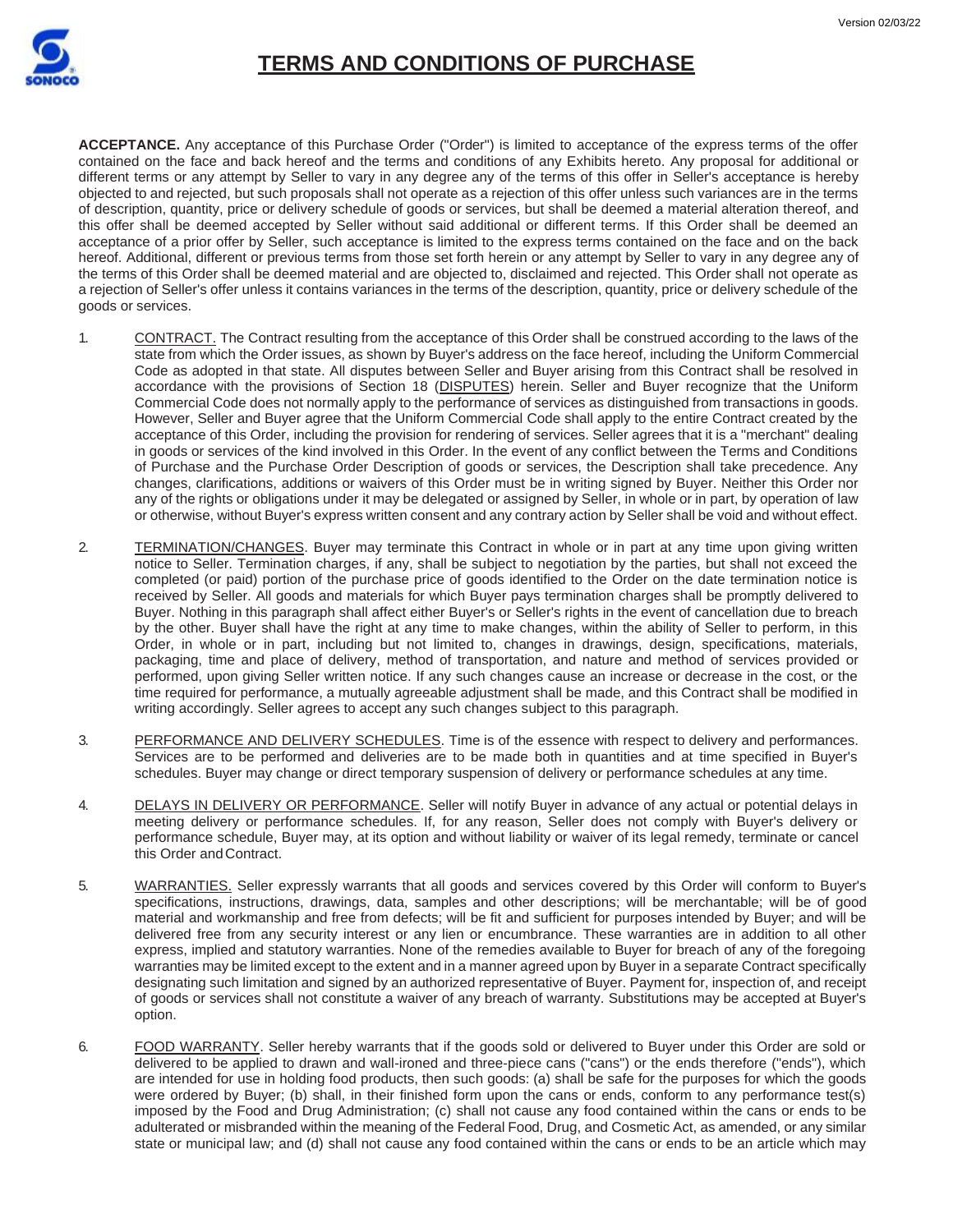

not, under the provisions of such Act or corresponding provision of any similar federal, state or municipal law, be introduced in interstate or intrastate commerce.

- 7. INFRINGEMENT. Except for performances pursuant to Buyer's specifications, Seller warrants that the sale, resale and use of the goods or services will not infringe any United States or foreign patent, copyright, or trademark, or the proprietary rights of another person; and Seller agrees to defend, protect, indemnify and hold harmless Buyer, its successors, assigns, employees, officers, directors, customers and users of its products against all suits at law or in equity, and from all loss, liability, damages, claims and demands, including costs, expenses, and attorney's fees, for the actual or alleged infringement of any patent, copyright, or trademark, or for any actual or alleged unfair competition resulting from similarity in design, trademark or appearance of goods or services by reason of the sale, resale or use of such goods or services. Buyer may be represented by and actively participate through its own counsel in any such suit or proceedings if it so desires.
- 8. SELLER'S FINANCIAL CONDITION. If, in Buyer's opinion, Seller's financial condition is found to be or becomes unsatisfactory to Buyer and Buyer thereby deems itself insecure, Buyer may terminate this Order and also terminate all other contracts covering purchases by Buyer of Seller's products, goods or services whether or not Seller may otherwise be in default under such contracts, and no rights shall thereby accrue to Seller against Buyer.
- 9. INFORMATION DISCLOSED TO BUYER. All information which Seller has disclosed or may disclose to Buyer in connection with this Order, shall not, unless otherwise specifically agreed upon in writing by Buyer, be deemed to be confidential or proprietary information and is acquired by Buyer free of any restrictions.
- 10. WORK ON BUYER'S PREMISES. If Seller's work under this Order involves either operations or the presence of Seller, its agents, contractors, subcontractors or invitees on the premises of Buyer or of one of its customers, such work shall be done on an independent contractor basis and not as an employee of Buyer; and Seller shall take all necessary precautions to prevent the occurrence of any injury to person or damage to property during the progress of such work. Except to the extent that any such injury is due solely to Buyer's or its customer's gross negligence, as the case may be, Seller shall indemnify and hold harmless Buyer, its successors, assigns, employees, officers, directors, guests, customers, and its and their invitees against all losses, damages, claims and liabilities, including costs and expenses, which may result in any way from any act or omission of Seller, its agents, employees, invitees, contractors or subcontractors. Seller shall maintain insurance as required in Section 15 or as otherwise set forth herein
- 11. INSPECTION. All goods shall be subject to inspection and testing by Buyer, at no additional cost, at all reasonable times and places, including inspection and testing after arrival at destination, and, when practicable, during manufacture. In case any goods are found to be defective in material or workmanship or otherwise not in conformity with this Order, Buyer has the right to reject such goods or require their correction. Title to goods sold pursuant to this Order shall pass to Buyer no later than the time of payment, in proportion to the portion of the total purchase price paid, by Buyer to Seller, at which time the goods shall be identified to the Order. Except as otherwise provided in this Order, Seller (a) is responsible for all goods, and for the risk of loss thereof, until they are delivered at the designated delivery point, regardless of the point of inspection, the passing of title to Buyer, or both, and (b) shall bear all risks as to rejected goods after notice of rejection.
- 12. PURCHASE MONEY SECURITY INTEREST. Where Buyer makes one or more payments of the purchase price prior to delivery of the goods to Buyer, Buyer shall possess, and Seller hereby grants to Buyer, a purchase money security interest in such goods. Seller hereby appoints Buyer as its attorney in fact to execute any and all such documents to evidence or perfect, or both, such purchase money security interest.
- 13. PRICE COMPETITIVE WARRANTY. Seller warrants that the prices for the goods and services set forth herein and sold to Buyer hereunder are not less favorable than those currently extended to or charged to any other customer of Seller purchasing the same or similar goods or services in similar quantities. In the event Seller reduces its price for such goods or services during the term of this Order to any other customer, Seller agrees to reduce the prices hereof correspondingly. Seller warrants that prices shown on this Order shall be complete and no additional charges of any type shall be added without Buyer's express written consent. Such additional charges include, but are not limited to, shipping to point of delivery, packaging, labeling, customs duties, labor, material, taxes, storage, insurance, boxing, and crating.
- 14. GENERAL INDEMNIFICATIONS. Seller shall defend, indemnify and hold harmless Buyer against all losses, damages, claims, liabilities and expenses, including attorney's fees, arising out of or resulting in any way from any defect in the goods or services purchased hereunder, or for any act or omission of Seller, its agents, employees, contractors or subcontractors. This indemnification shall be in addition to the various warranty obligations of Seller.
- 15. CERTIFICATES OF INSURANCE. Seller agrees to maintain the following insurance coverage in respect of itself and each of its affiliates, employees, agents, representatives and assigns: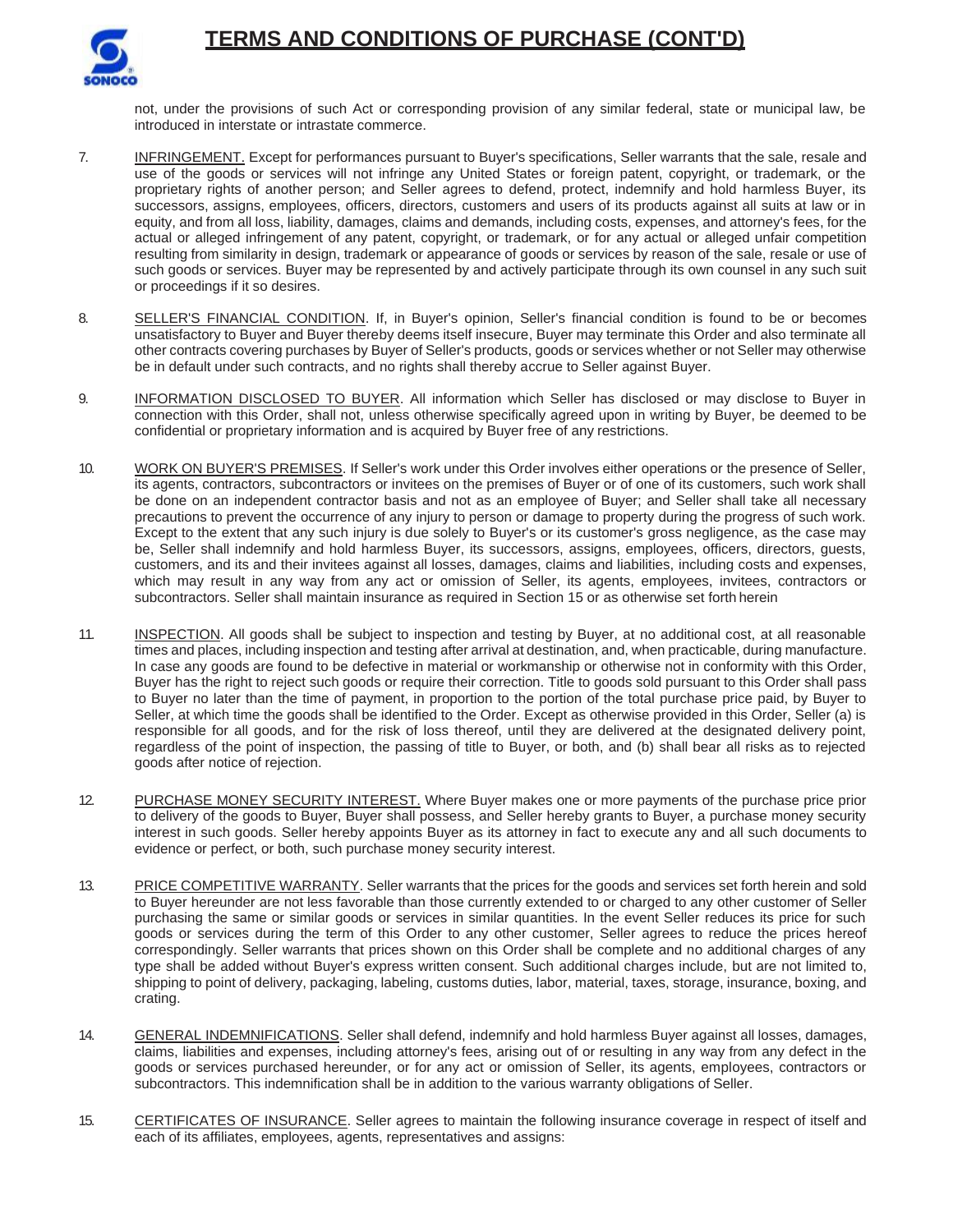

- (i) Commercial general liability, including broad form vendors' liability, participants' and contractual liability, with limits of no less than one million dollars (\$1,000,000) per occurrence and two million dollars (\$2,000,000) in the aggregate, Umbrella liability with limits of no less than one million dollars (\$1,000,000), and shall be written on an ISO occurrence form CG 00 01 10/01 or its equivalent, which provide coverage for liability arising from premises, operations, contractual obligations, independent contractors, products- completed operations, personal injury and advertising injury;
- (ii) Automobile liability with a limit of one million dollars (\$1,000,000) per occurrence and shall cover liabilities arising out of all owned, leased, hired and non-owned automobiles;
- (iii) Statutory workers' compensation coverage meeting all state and local requirements; and
- (iv) Employer's liability with limits of no less than one million dollars (\$1,000,000).
- During the term of each Order and for three (3) years thereafter, Seller shall, at its sole cost, have in effect and keep in force, insurance coverage on an occurrence basis which is primary and non-contributory as to any insurance maintained by Buyer, with insurance companies maintaining an A.M. Best rating of A or better. Buyer shall be named as an additional insured on all such policies, except the worker's compensation and employer's liability policies. All insurance shall also include waiver of subrogation provisions in favor of Buyer. Seller shall furnish to Buyer true and correct copies of certificates of insurance naming Buyer as an additional insured under Seller's policies, including, but not limited to, its commercial general liability policy, using an additional insured endorsement that provides primary, non-contributory coverage and completed operations coverage. Seller shall also furnish additional insured endorsements (in each case satisfactory to Buyer) to substantiate Seller's compliance with this Section 15. The certificates and additional insured endorsement shall specifically name "Sonoco Metal Packaging, LLC and all affiliates, subsidiaries, officers, directors, agents and employees of the corporation" as additional insureds and certificate holder. Seller shall provide no less than thirty (30) day prior notice of cancellation, termination or material change in coverage to Buyer. In the event Seller maintains primary Commercial general liability limits less than the minimum requirements of two million dollars (\$2,000,000) per occurrence, the limits may be completed by an excess or umbrella policy.
- 16. REMEDIES. The remedies in this Order shall be cumulative and in addition to any other legal or equitable remedies available to Buyer. No waiver by Buyer of any breach of any provision of this Order shall constitute a waiver of any other breach of such provision or of any other provision or right. No failure or delay by Buyer to exercise any right, power, or privilege hereunder shall operate as a waiver thereof.
- 17. RESTRICTIVE DATA. The use of Buyer's drawings, specifications or information by Seller in the performance of this Contract is expressly restricted to Seller's manufacture of Buyer's goods or material. Any other use or disclosure of this proprietary information by Buyer is prohibited. Buyer retains all rights in designs, drawings, specifications and other data or papers furnished Seller in connection with this Order. Upon completion of the work, Seller shall promptly return to Buyer all designs, drawings, specifications and other data or papers furnished by Buyer together with all copies or reprints then in Seller's possession or control.
- 18. DISPUTES. Pending resolution of any dispute under this Order, Seller shall diligently proceed with its performance hereunder. The parties shall attempt to resolve between them in the normal course of business any claim, controversy, dispute or question arising out of or relating to this Contract or the performance, interpretation or breach thereof (a "dispute"); however, if the parties fail to do so, any such dispute shall be finally settled as provided below.
	- (A) Higher Level Negotiations. If a dispute is not resolved in the normal course of business, and a party wishes to pursue the matter further, it must provide the other party written notice requesting "Higher Level Negotiations." Specifically, employees of each party who have authority to settle the dispute and are at least one management level above the personnel who have been previously involved in the dispute shall meet at a mutually agreeable time and place within fifteen (15) calendar days after the receipt of such notice, and thereafter as they together deem necessary, to attempt to resolve the dispute. If the dispute is not resolved by Higher Level Negotiations within thirty (30) calendar days after the receipt of notice and the claiming party wishes to pursue the matter further, it shall provide the other party with written notice requesting arbitration of the dispute.
	- (B) Arbitration. Should the parties fail to resolve the dispute in accordance with Paragraph (A) above, any dispute shall be finally settled by arbitration administered by the American Arbitration Association under its Commercial Arbitration Rules (the "AAA Rules"), by a single independent arbitrator appointed in accordance with the said Rules. The parties specifically agree that in no case shall the Procedures for Large, Complex Commercial Disputes be used. The arbitration proceedings shall be governed by the Federal Arbitration Act (Title 9 of the U.S. Code). The arbitration proceedings shall be governed by the law governing this contract; however, if no law is so specified, the arbitration shall be governed by the law of the State of Colorado. Any arbitration under this Section shall be conducted and governed by the following provisions: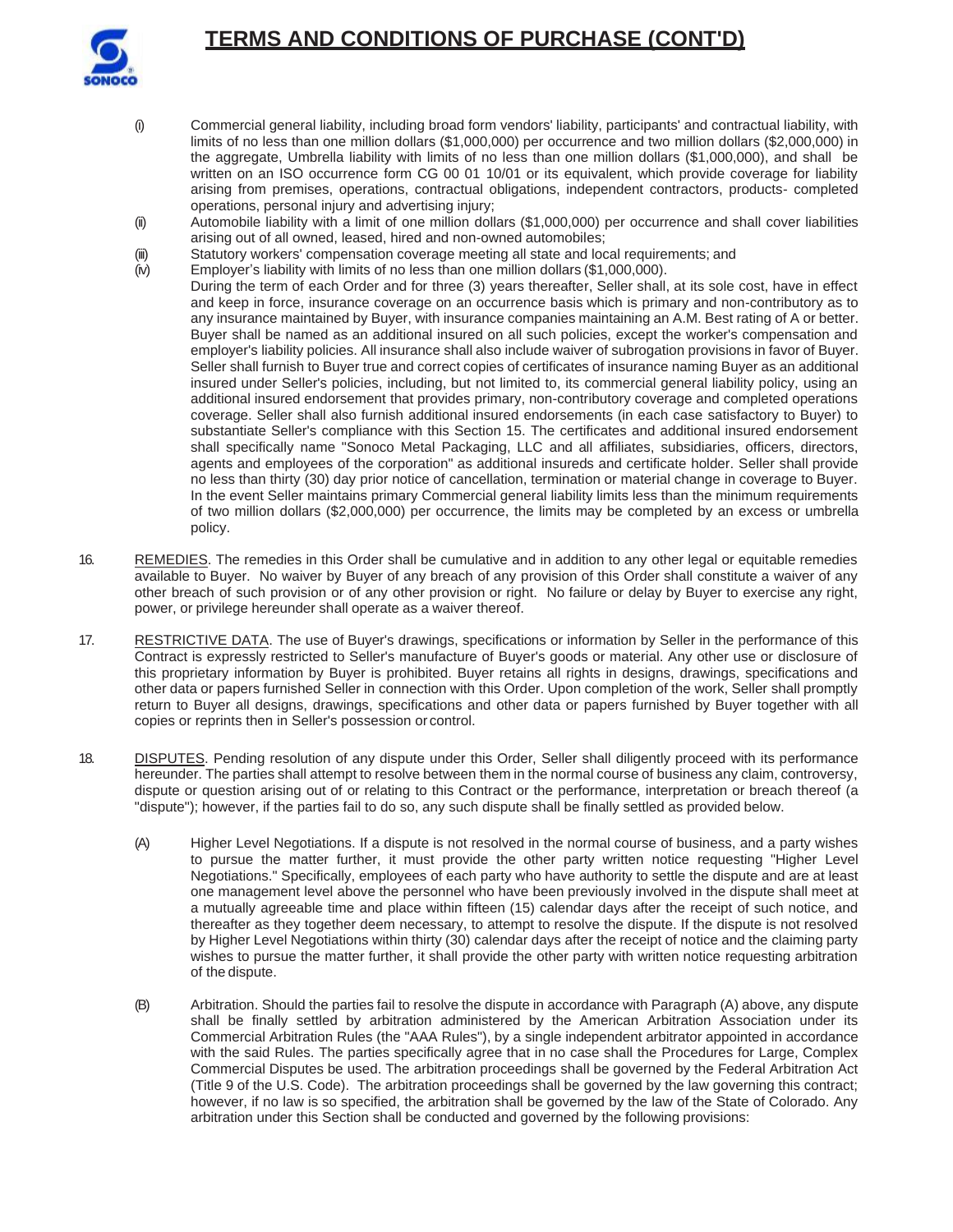

- 1. Arbitration Procedure.
	- a. The arbitration shall be held in the greater Denver, Colorado metropolitan area.
	- b. The arbitration shall be held in the English language.
	- c. The arbitrator shall be officed or reside in the greater Denver, Colorado metropolitan area.<br>d. The AAA Rules' Optional Rules for Emergency Measures of Protection shall apply to permit
	- The AAA Rules' Optional Rules for Emergency Measures of Protection shall apply to permit either party to apply for emergency relief, as defined therein.
	- e. The arbitrator is directed to assume active case management initiative and control of the dispute resolution process and to initiate early scheduling of all events whenever reasonable to permit disposal of the dispute as expeditiously as practical, but in all events in not over three hundred sixty five (365) calendar days from the date the proceedings are formally filed. This time limit may only be extended by Contract of the parties.
	- f. The arbitration hearing shall not exceed a total of five (5) eight-hour days with two days allocated for each party to present its case-in-chief and one day for rebuttal and closing arguments, excluding procedural hearings, which may be conducted at the arbitrator's discretion.
	- g. The administrative expenses of the arbitration including the fees of the arbitrator shall be borne equally by the parties. However, each party shall bear its other expenses, including legal fees.
- 2. The Arbitrator's Authority. The arbitrator shall be specifically empowered to:
	- a. Exclusively determine the arbitrability of any dispute.
	- b. Render a decree requiring specific performance. Should the arbitrator decide that a decree of specific performance would not be enforceable, he/she is empowered to award damages on a continuing basis for each day a party may delay fulfilling its obligations under the arbitration award.
	- c. Render summary judgment or summary adjudication on any or all issues in accordance with the Colorado Rules of Civil Procedure.

At the request of a party, the arbitrator shall have the discretion to order depositions, production of documents, and written interrogatories. Consistent with the expedited nature of the arbitration, the arbitrator shall order such discovery, as the arbitrator deems relevant and appropriate. Each party to the arbitration shall be limited to no more than fifty (50) hours of deposition examination including examination of third party witnesses, with no single examination taking longer than six (6) hours, but not including expert witnesses. Depositions of expert witnesses of a party shall take no longer than a combined total of six (6) hours. Each party to the arbitration shall be limited to a single set of requests for production of documents. Each party shall be limited to no more than twenty-five (25) written interrogatories. In no case shall the arbitrator have the authority to award punitive or exemplary damages except as may be specifically required by law.

- 3. Award. The decision of the arbitrator shall be given in writing, and shall include specific findings of fact and law, and the reasons for the award. The award shall be final and binding upon all parties and not subject to appeal or judicial review; provided, however, that judgment upon such decision may be entered and enforced in any court of competent jurisdiction.
- 4. Confidentiality. Except as may be required by law, neither a party nor an arbitrator may disclose the existence, content, or results of any arbitration hereunder, (other than to its agents, employees and representatives), without the prior written consent of all parties; provided however, the parties are expressly permitted to apply to a court of competent jurisdiction for entry of judgment on the award in accordance with Paragraph (B)3, above.
- (C) Right to Seek Injunctive Relief. Notwithstanding anything in this Contract, no party shall be precluded from applying to a court of competent jurisdiction to seek injunctive or other emergency relief when the party deems such relief necessary to enjoin immediate and irreparable harm.
- (D) Conflict. In the event of a conflict between the above provisions and the AAA Rules, the above provisions shall control.
- (E) Severability. In the event any provision of this Contract is determined by the arbitrator to be illegal, invalid, or unenforceable to any extent, such provision shall be enforced to the extent permissible under the law, and all remaining provisions of this Contract shall continue in full force and effect.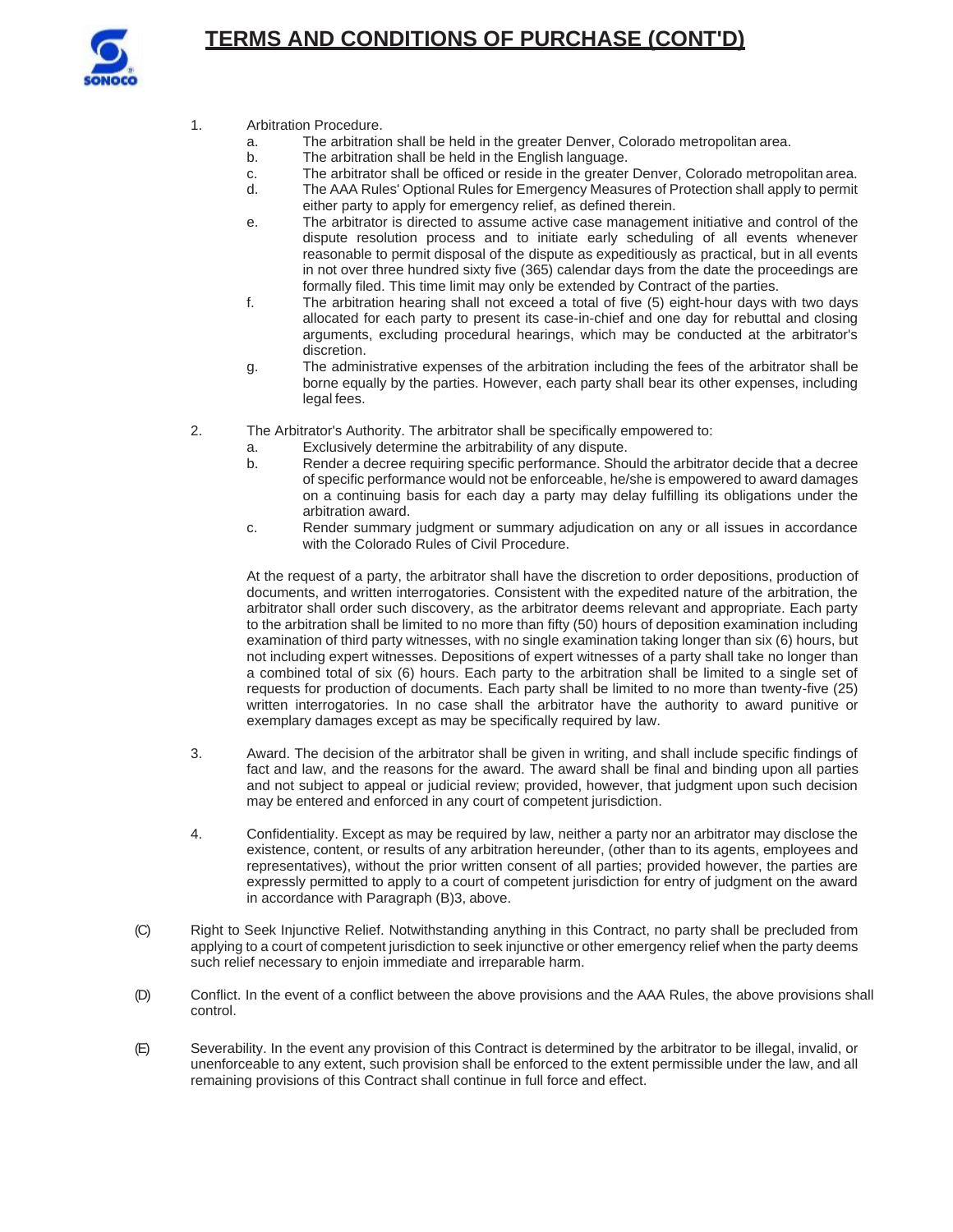

- (F) Survival. These alternative dispute resolution provisions shall survive the termination or expiration of this Contract, by its terms, by breach, or otherwise.
- 19. FAIR LABOR STANDARDS ACT. Seller specifically represents that all goods sold hereunder will have been manufactured in compliance with all terms, rules and regulations issued under the Fair Labor Standards Act of 1938, as amended, and specifically including all applicable requirements of Sections 6, 7 and 12 of the Fair Labor Standards Act, as amended, and all regulations and orders of the United States Department of Labor issued under Section 14 thereof. Seller further represents that all goods will have been manufactured and will be sold in compliance with all other federal, state and local laws, including those relating to pricing, performance, safety and environmental impact, and employee health and safety.
- 20. Sonoco Metal Packaging, LLC is an equal opportunity employer and federal contractor or subcontractor. Consequently, the parties agree that, as applicable, they will abide by the requirements of 41 CFR 60-1.4(a), 41 CFR 60-300.5(a) and 41 CFR 60-741.5(a) and that these laws are incorporated herein by reference. **These regulations prohibit discrimination against qualified individuals based on their status as protected veterans or individuals with disabilities, and prohibit discrimination against all individuals based on their race, color, religion, sex, sexual orientation, gender identity, or national origin. These regulations require that covered prime contractors and subcontractors take affirmative action to employ and advance in employment individuals without regard to race, color, religion, sex, sexual orientation, gender identity, national origin, protected veteran status or disability.** The parties also agree that, as applicable, they will abide by the requirements of Executive Order 13496 (29 CFR Part 471, Appendix A to Subpart A), relating to the notice of employee rights under federal labor laws.
- 21. COMPLIANCE WITH OTHER LAWS. Seller also represents that it will comply with other applicable laws, including but not limited to (a) the requirements of the Foreign Corrupt Practices Act of 1977 and all other applicable anticorruption laws of any jurisdiction in all activities pursuant to its obligations hereunder, (b) applicable laws, rules, or regulations governing (re-)exports or imports to or from any country, including the trade embargo and economic sanctions administered by the U.S. Department of the Treasury Office of Foreign Assets Control, and (c) the USA Patriot Act of 2001 (Pub. L. No. 107 56), the U.S. Money Laundering Control Act of 1986, as amended and any other applicable law of any relevant jurisdiction having the force of law and relating to anti-money laundering.
- 22. NONASSIGNMENT. In addition to the prohibitions upon assignment contained in Section 1 of these Terms and Conditions of Purchase to this Order, this Contract may not be assigned or subcontracted by Seller or assumed by a Trustee in bankruptcy without the prior written consent of Buyer.
- 23. SURVIVABILITY OF OBLIGATIONS. All of the obligations, rights, indemnifications and remedies created by the provisions of this Order shall survive the cancellation, termination or the completion of this Order.
- 24 UNPAID MONIES: Seller acknowledges and agrees that Seller's failure to make a written claim within one year of delivery, in respect of any unpaid monies due from Buyer to Seller for goods and/or services provided hereunder shall be deemed to be a waiver and release by Seller of all such monies.
- 25. SECURITY PLAN. In accordance with 49 CFR Part 172.704 and Subpart I, shippers and carriers of specified hazardous materials must maintain a Security Plan which adequately addresses assessed security risks and provides security training to specified employees (as evidenced by sufficient written records). Documentation to demonstrate compliance will be provided to Buyer on request. Seller shall ensure that Seller's Security Plan is consistent with the Buyer Security Plan. Compliance with these requirements by Seller is a condition of purchase for hazardous materials.
- 26. SELLER GUIDING PRINCIPLES. Seller represents and warrants that it will, at all times, abide by and adhere to the provisions of Exhibit 1, which is titled "Seller Guiding Principles", to this Order. Seller agrees that a breach of this representation and warranty shall be a material breach of this Order.
- 27. SELLER GENERAL PROVISIONS. Seller also warrants and represents that it will, at all times, abide by and adhere to the provisions in Exhibit 2 and Exhibit 2(A), which are titled "General Contractor Provisions" and "General Work Rules for Contractors and Subcontractors", respectively, to this Order. Seller agrees that a breach of this representation and warranty shall be a material breach of this Order.
- 28. SELLER TRANSPARENCY IN SUPPLY CHAINS ACT COMPLIANCE. Seller represents and warrants that it complies with California's Transparency in Supply Chains Act of 2010, Cal. Civ. Code 1714.43.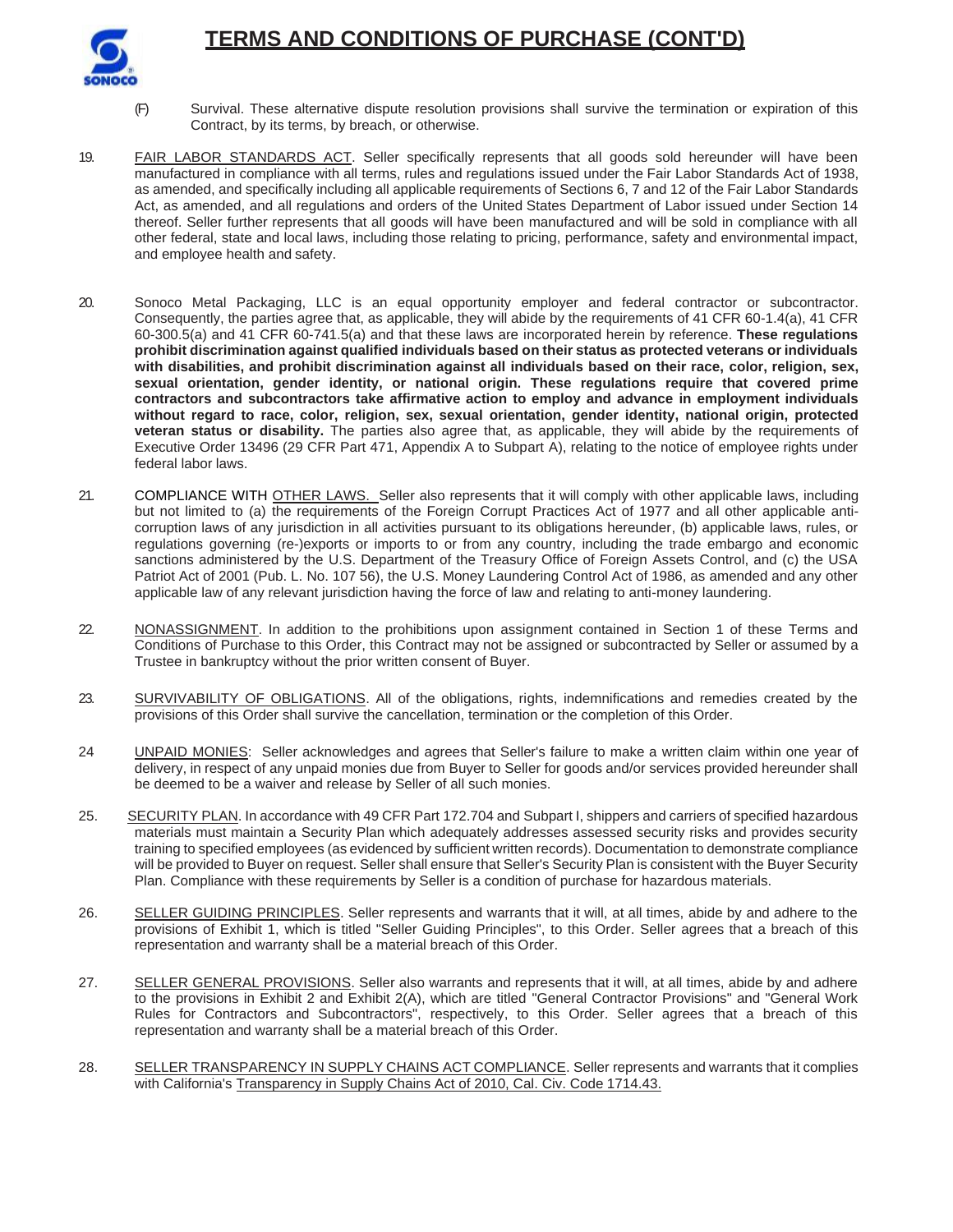

## **Exhibit 1** - **Seller Guiding Principles**

Dear Valued Seller,

By balancing economic, environmental and social impacts in our decision making and activities, Sonoco Metal Packaging, strives to create long-term, shared value for our stakeholders and for Sonoco Metal Packaging. . Whether it is developing sustainable products, working to reduce our environmental footprint, upholding ethical business practices and applicable law, respecting human rights or investing in local communities where we operate facilities, we are committed to making Sonoco Metal Packaging a sustainable and ethical enterprise.

### **Purpose**

Our Seller Guiding Principles set forth the business conduct standards to which Sonoco Metal Packaging expects its Sellers to adhere. In keeping with our values, Sonoco Metal Packaging prefers to do business with companies that share our belief in the importance of economic, social, and environmental sustainability.

### **Scope**

Our Seller Guiding Principles apply to all Sellers with whom Sonoco Metal Packaging and its subsidiaries have a contractual relationship, including contractors, Sellers of goods and services. These principles will be incorporated into all new or renewed commercial agreements between Sellers and Sonoco Metal Packaging and its subsidiaries. Sellers must be able to demonstrate compliance with Sonoco Metal Packaging's Seller Guiding Principles at the request and satisfaction of Sonoco Metal Packaging. When Sonoco Metal Packaging becomes aware that a Seller is not in compliance with our Seller Guiding Principles, the actions, or inaction, of the Seller will be reviewed, and appropriate corrective measures will be implemented.

### **Seller Guiding Principles**

All Sellers must adhere to the following principles:

## **1. Laws and Regulations**

Sellers will comply with all applicable laws, rules and regulations and requirements in managing their business and in providing goods and services to Sonoco Metal Packaging.

## **2. Employment Practices/ Human Rights**

We expect our Sellers to provide an equitable and safe work environment and to adhere to, among others, the following principles:

- a. Sellers shall not employ anyone under the legal working age, nor condone physical or other unlawful abuse or harassment in any of their businesses;
- b. Sellers shall ensure that there is no forced labor, slavery or human trafficking within their operations and their supply chain;
- c. Sellers shall judge their employees upon their abilities and not discriminate on the basis of any condition or characteristic which is protected by applicable law or regulation;
- d. Sellers shall respect each employee's right to associate with any legally sanctioned organization; and
- e. Work hours, wages and benefits shall be in compliance with all applicable laws.

### **3. Environment**

Sonoco Metal Packaging's Sellers are expected to maintain compliance with all applicable environmental laws and regulations in their operations and to develop and implement plans to correct any non-compliant practices or conditions.